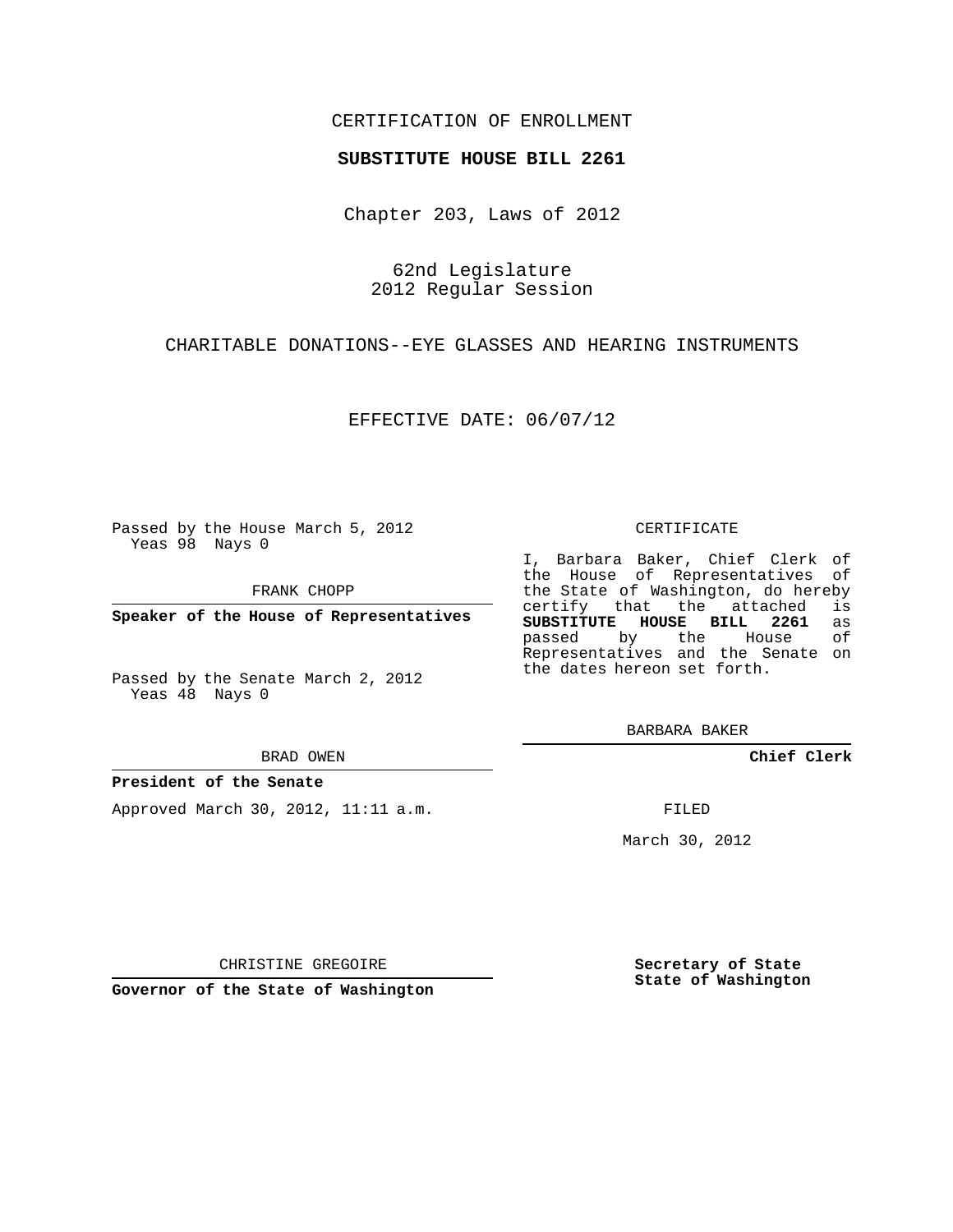# **SUBSTITUTE HOUSE BILL 2261** \_\_\_\_\_\_\_\_\_\_\_\_\_\_\_\_\_\_\_\_\_\_\_\_\_\_\_\_\_\_\_\_\_\_\_\_\_\_\_\_\_\_\_\_\_

\_\_\_\_\_\_\_\_\_\_\_\_\_\_\_\_\_\_\_\_\_\_\_\_\_\_\_\_\_\_\_\_\_\_\_\_\_\_\_\_\_\_\_\_\_

AS AMENDED BY THE SENATE

Passed Legislature - 2012 Regular Session

## **State of Washington 62nd Legislature 2012 Regular Session**

**By** House Judiciary (originally sponsored by Representatives Takko, Reykdal, Orcutt, Wilcox, Jinkins, Finn, and Hudgins)

READ FIRST TIME 01/31/12.

 AN ACT Relating to charitable donations of eye glasses and hearing instruments; and adding a new section to chapter 4.24 RCW.

BE IT ENACTED BY THE LEGISLATURE OF THE STATE OF WASHINGTON:

 NEW SECTION. **Sec. 1.** A new section is added to chapter 4.24 RCW to read as follows:

 (1) A charitable organization is not liable for any civil damages arising out of any act or omission, other than acts or omissions constituting gross negligence or willful or wanton misconduct, associated with providing previously owned eyeglasses or hearing instruments to a person if:

(a) The person is at least fourteen years of age; and

 (b) The eyeglasses or hearing instruments are provided to the person without compensation or the expectation of compensation.

 (2) The immunity provided by subsection (1) of this section applies to eyeglasses only if the eyeglasses are provided by a physician licensed under chapter 18.71 RCW, an osteopathic physician licensed under chapter 18.57 RCW, an optometrist licensed under chapter 18.53 RCW, or an optician licensed under chapter 18.34 RCW who has: